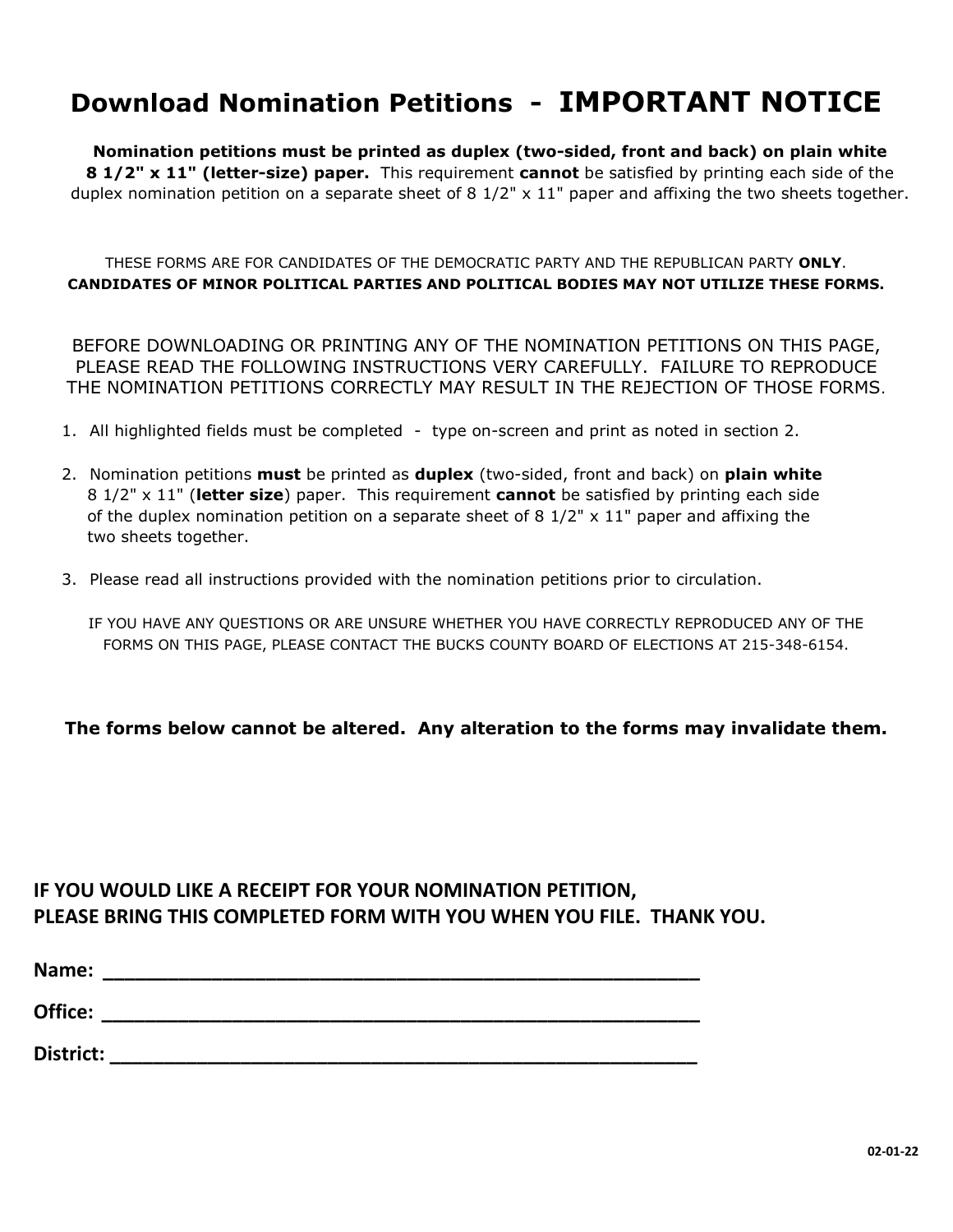# **PLEASE BE SURE TO PRINT THE NEXT TWO PAGES (#'s 3 and 4 of packet) DOUBLE-SIDED on LETTER-SIZE PAPER**

# **YOUR NOMINATION PETITIONS WILL NOT BE ACCEPTED IF PRINTED SINGLE-SIDED**

## **PLEASE CALL OUR OFFICE IF YOU HAVE ANY QUESTIONS**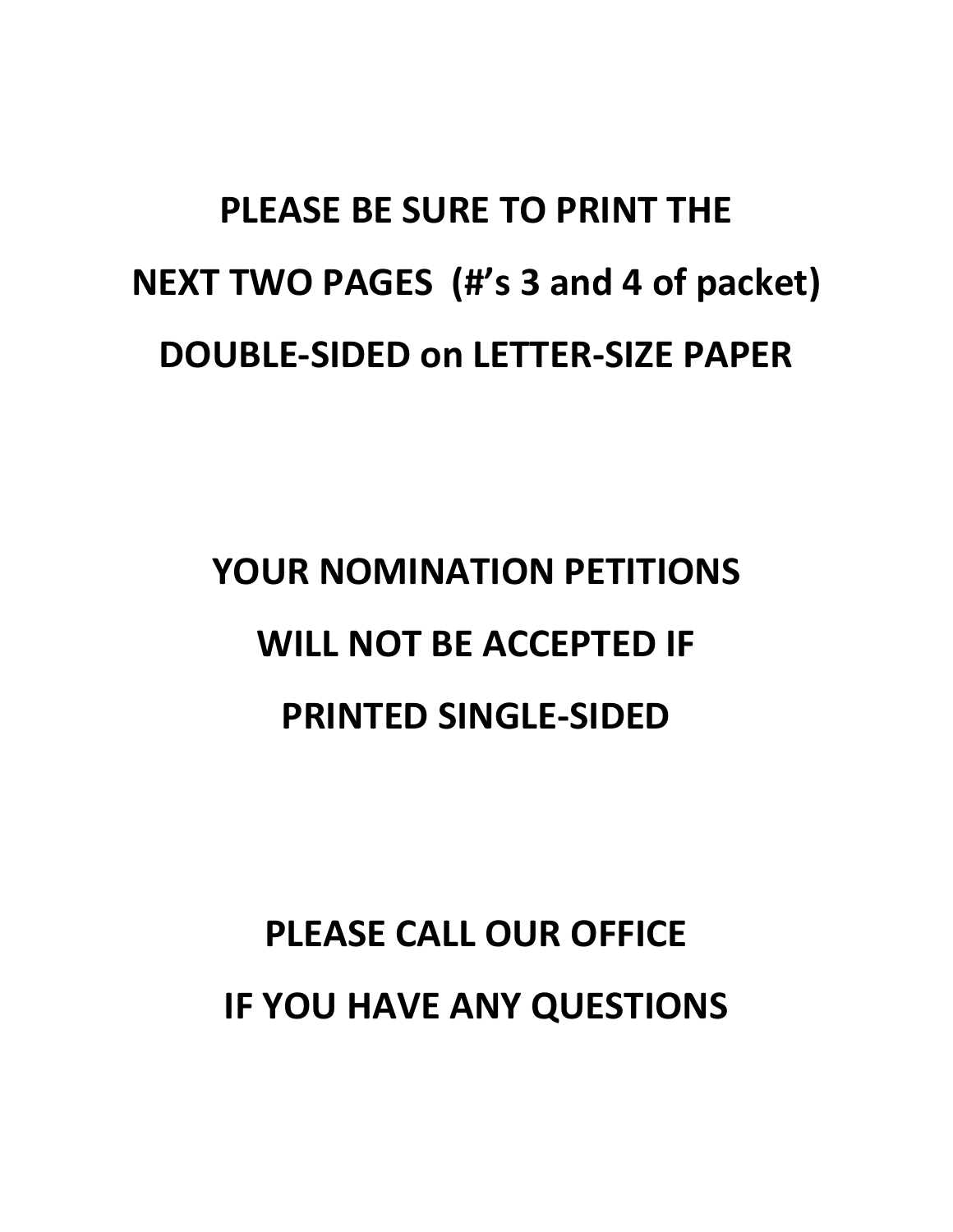**Signatures must be procured within the legal period for securing same; and this Petition must be filed in the office of the County Board of Elections on or before the last day prescribed by law. EACH SIGNER MAY SIGN PETITIONS FOR AS MANY CANDIDATES FOR EACH OFFICE AS THEY CAN VOTE FOR, AND NO MORE**.

## **PETITION COMMONWEALTH OF PENNSYLVANIA**

#### **To have name of Candidate printed upon the Official Ballot for the General Primary**

| We, the undersigned, all of whom are qualified electors of                                                   | County and                                               |
|--------------------------------------------------------------------------------------------------------------|----------------------------------------------------------|
| of                                                                                                           | , and are registered                                     |
| ELECTION DISTRICT IN WHICH THE NOMINATION OR ELECTION                                                        | IS TO BE MADE)                                           |
| and enrolled members of the                                                                                  | Party or Policy, hereby petition the                     |
| County Board of Elections of                                                                                 | County to have the name of                               |
|                                                                                                              | whose                                                    |
| (TYPEWRITE, PRINT OR WRITE PLAINLY THE ABOVE NAME AS YOU WISH IT TO APPEAR ON THE OFFICIAL BALLOT!           |                                                          |
| Profession, Business or Occupation is                                                                        | . Place                                                  |
| of Residence is                                                                                              |                                                          |
|                                                                                                              | (WITH STREET NUMBER (WHERE POSSIBLE), NAME AND ZIP CODE) |
| be printed upon the Official Ballot of the Aforesaid Party in the said District, for the General Primary for |                                                          |
| . as a candidate for the Office of:<br>the year                                                              |                                                          |
|                                                                                                              | for a<br>year term.                                      |

**SIGNERS ARE CAUTIONED TO AVOID THE USE OF DITTO MARKS**

(TITLE OF OFFICE)

| SIGNATURE OF ELECTOR | PRINTED NAME<br>OF ELECTOR | ADDRESS WHERE REGISTERED AND ENROLLED |                |              |         |
|----------------------|----------------------------|---------------------------------------|----------------|--------------|---------|
|                      |                            | HOUSE NO.                             | STREET or ROAD | MUNICIPALITY | SIGNING |
| $\mathbf{1}$         |                            |                                       |                |              |         |
| $\overline{2}$       |                            |                                       |                |              |         |
| 3                    |                            |                                       |                |              |         |
| 4                    |                            |                                       |                |              |         |
| 5                    |                            |                                       |                |              |         |
| 6                    |                            |                                       |                |              |         |
| $\overline{7}$       |                            |                                       |                |              |         |
| 8                    |                            |                                       |                |              |         |
| 9                    |                            |                                       |                |              |         |
| 10                   |                            |                                       |                |              |         |
| 11                   |                            |                                       |                |              |         |
| 12                   |                            |                                       |                |              |         |
| 13                   |                            |                                       |                |              |         |
| 14                   |                            |                                       |                |              |         |
| 15                   |                            |                                       |                |              |         |